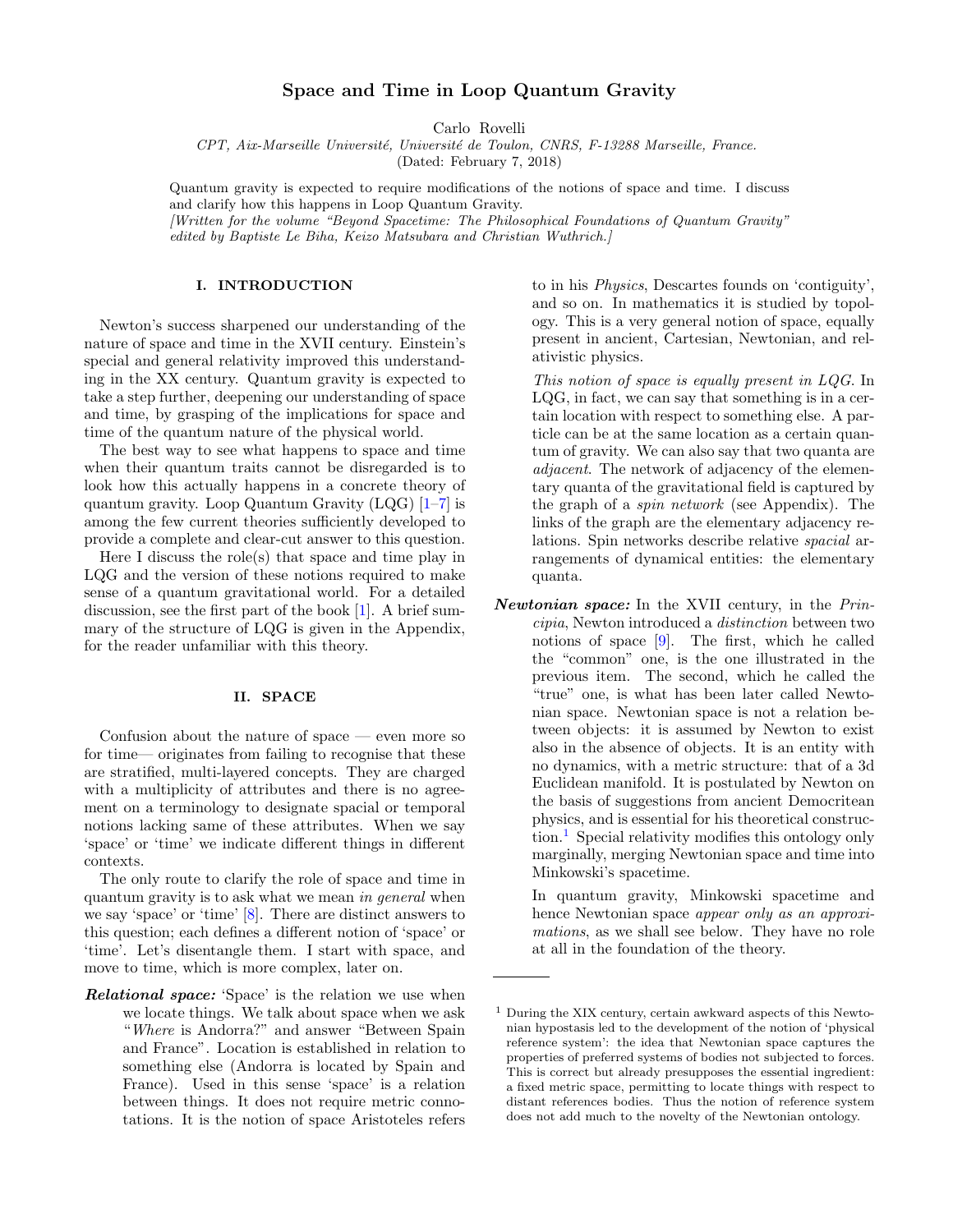General relativistic space: Our understanding of the actual physical nature of Newtonian space (and Minkowski spacetime) underwent a radical sharpening with the discovery of General Relativity (GR). The empirical success of GR —slowly cumulated for a century and recently booming— adds much credibility to the effectiveness of this step. What GR shows is that Newtonian space is indeed an entity as Newton postulated, but is not nondynamical as Newton assumed. It is a dynamical entity, very much akin to the electromagnetic field: a gravitational field. Therefore in GR there are two distinct spacial notions. The first is the simple fact that dynamical entities (all entities in the theory are dynamical) are localized with respect to one another ("This black hole is inside this globular cluster"). The second is a left-over habit from Newtonian logic: the habit of calling 'space' (or 'spacetime') one particular dynamical entity: the gravitational field. There is nothing wrong in doing so, provided that the substantial difference between these three notions of space (order of localization, Newtonian non-dynamical space, gravitational field) is clear.

LQG treats space (in this sense) precisely as GR does: a dynamical entity that behaves as Newtonian space in a certain approximation. However, in LQG this dynamical entity has the usual additional properties of quantum entities. These are three: (i) Granularity. The quantum electromagnetic field has granular properties: photons. For the same reason, the quantum gravitational field has granular properties: the elementary quanta represented by the nodes of a spin network. Photon states form a basis in the Hilbert state of quantum electromagnetism like spin network states form a basis in the Hilbert space of LQG. (ii) Indeterminism. The dynamics of the 'quanta of space' (like that of photons) is probabilistic. (iii) Relationalism. Quantum gravity inherits all features of quantum mechanics including the weirdest. Quantum theory (in its most common interpretation) describes interactions among systems where properties become actual. So happens in LQG to the gravitational field: the theory describes how it interacts with other systems (and with itself) and how its properties become actual in interactions. More on this after we discuss time.

### III. TIME

The case with time is parallel to space, but with some additional levels of complexity [\[10\]](#page-6-4).

Relational time: 'Time' is the relation we use when we locate events. We are talking about time when we ask "When shall we meet?" and answer "In three days". Location of events is given with respect to something else. (We shall meet after three sunrises.) Used in this sense time is a relation between events. This is the notion Aristoteles refers to in his  $Physics^2$  $Physics^2$ , and so on. It is a very general notion of time, equally present in ancient, Cartesian, Newtonian, and relativistic physics.

When used in this wide sense, 'time' is definitely present in LQG. In LQG we can say that something happens when something else happens. For instance, a particle is emitted when two quanta of gravity join. Also, we can say that two events are temporally adjacent. A network of temporal adjacency of elementary processes of the gravitational field is captured by the spinfoams (see Appendix).

Newtonian time: In the Principia, Newton distinguished two notions of time. The first, which he called the "common" one, is the one in the previous item. The second, which he called the "true" one, is what has been later called Newtonian time. Newtonian time is assumed to be "flowing uniformly", even when nothing happens, with no influence from events, and to have a metric structure: we can say when two time intervals have equal duration. Special relativity modifies the Newtonian ontology only marginally, merging Newtonian space and time into Minkowski spacetime.

In LQG (Minkowsky spacetime and hence) Newtonian time appears only as an approximation. It has no role at all in the foundation of the theory.

General relativistic time: What GR has shown is that Newtonian time is indeed (part of) an entity as Newton postulated, but this entity is not nondynamical as Newton assumed. Rather, it is an aspect of a dynamical field, the gravitational field. What the reading  $T$  of a common clock tracks, for instance, is a function of the gravitational field  $g_{\mu\nu}$ ,

<span id="page-1-1"></span>
$$
T = \int \sqrt{g_{\mu\nu} dx^{\mu} dx^{\nu}}.
$$
 (1)

In GR, therefore, there are two distinct kinds of temporal notions. The first is the simple fact that all events are localized with respect to one another ("This gravity wave has been emitted when the two neutron stars have merged", "The binary pulsar emits seven hundred pulses during an orbit"). The second is a left-over habit from Newtonian logic: the habit of calling 'time' (in 'spacetime') aspects of one specific dynamical entity: the gravitational field. Again, there is nothing wrong in doing so,

<span id="page-1-0"></span><sup>&</sup>lt;sup>2</sup> The famous definition is: Time is ἀριθμός κινήσεως κατὰ τὸ πρότερον καὶ ὖστερον "The number of change with respect to before and after" (Physics, IV, 219 b 2; see also 232 b 22-23)[\[11\]](#page-6-5).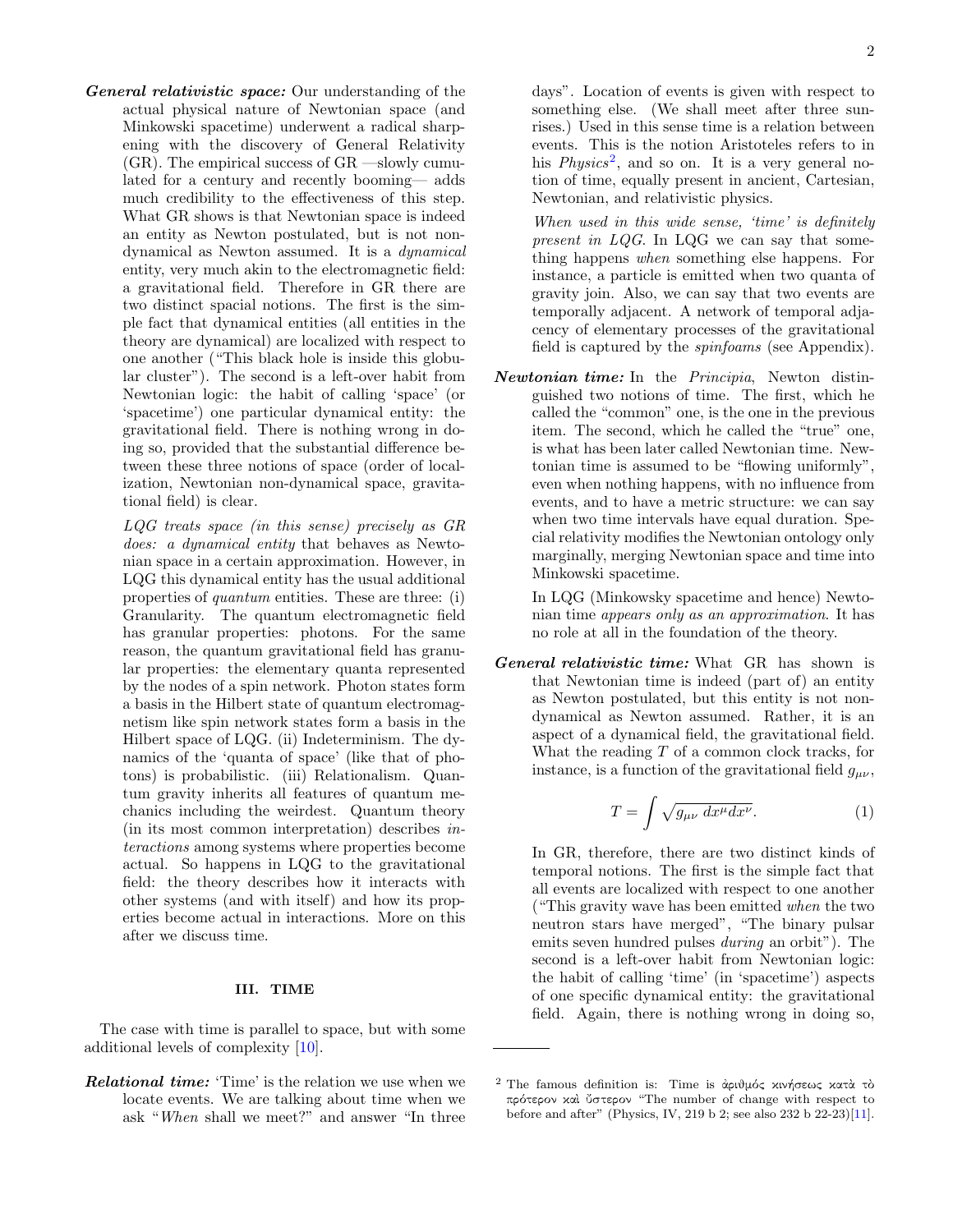provided that the difference between three notions of time (relative order of events, Newtonian non dynamical time, the gravitational field) are clear.

LQG treats time (in this sense) as GR does: there is no preferred clock time, but many clock times measured by different clocks. In addition, however, clock times undergo standard quantum fluctuations like any other dynamical variable. There can be quantum superpositions between different values of the same clock time variable T.

Our common intuition about time is profoundly marked by natural phenomena that are not *gen*erally present in fundamental physics. Unless we disentangle these from the aspects of time described above, confusion reigns (I have extensively discussed the multiple aspects of temporality in the recent book [\[12\]](#page-6-6)). These fall into two classes:

Irreversible time: When dealing with many degrees of freedom we recur to statistical and thermodynamical notions. In an environment with an entropy gradient there are irreversible phenomena. The existence of traces of the past versus the absence of traces of the future, or the apparent asymmetry of causation and agency, are consequences of the entropy gradient (of what else?). Our common intuition about time is profoundly marked by these phenomena. We do not know why was entropy as low in the past universe [\[13\]](#page-6-7). (A possibility is that this is a perspectival effect due to the way the physical system to which we belong couples with the rest of the universe [\[14\]](#page-6-8).) Whatever the origin of the entropic gradient, it is a fact that all irreversible phenomena of our experience can be traced to (some version) of it  $[15-17]$  $[15-17]$ . This has nothing to do with the role of time in classical or quantum mechanics, in relativistic physics or in quantum gravity. There is no compelling reason to confuse these phenomena with issues of time in quantum gravity.

Accordingly, nothing refers to 'causation, 'irreversibility' or similar, in LQG. LQG describes physical happening, the way it happens, its probabilistic relations, the microphysics, not the statistics of many degrees of freedom, entropy gradients or related irreversible phenomena.

To address these, and understand the source of the the features that make a time variable 'special', we need a general covariant quantum statistical mechanics. Key steps in this direction exist (see  $[18, 19]$  $[18, 19]$  on *thermal time*, and  $[20]$  and references therein) but are incomplete. They have no direct bearing on LQG.

Experiential time: The second class of phenomena that profoundly affects our intuition of time are those following from the fact that our brain is a machine that (because of the entropy gradient) remembers the past and works constantly to anticipate the future  $[21]$ . This working of our brain gives us a distinctive feeling about time: this is the feeling we call "flow", or the "clearing" that is is our experiential time [\[22\]](#page-6-15). This depends on the working of our brain, not on fundamental physics [\[23\]](#page-6-16). It is a mistake to search something pertaining to our feelings uniquely in fundamental physics. It would be like asking fundamental physics to directly justify the fact that a red frequency is more vivid to our eyes than a green one: a question asked the wrong chapter of science.

Accordingly, nothing refers to "flowing", "passage" or the similar in LQG. LQG describes physical happening [\[24\]](#page-6-17), the way they happen, their probabilistic relations, not idiosyncrasies of our brain (or our culture [\[25\]](#page-6-18)).

## IV. PRESENTISM OR BLOCK UNIVERSE? A FALSE ALTERNATIVE.

An ongoing discussion on the nature of time is framed as an alternative between presentism and block universe (or eternalism). This is a false alternative. Let me get rid of this confusion before continuing.

Presentism is the idea of identifying what is real with what is present now, everywhere in the universe. Special relativity and GR make clear that an objective notion of 'present' defined all over the universe is not in the physical world. Hence there can be no objective universal distinction between past, present and future. Presentism is seriously questioned by this discovery, because to hold it we have to base it on a notion of present that lacks observable ground, and this is unpalatable. A common response states that (i) we must therefore identify what is real with the ensemble of all events of the universe, including past and future ones [\[26\]](#page-6-19), and (ii) this implies that, since future and past are equally real, the passage of time is illusory, and there is no becoming in nature [\[27\]](#page-6-20).

The argument is wrong. (i) is just a grammatical choice about how we decide to use the ambiguous adjective "real", it has no content [\[28,](#page-6-21) [29\]](#page-6-22). (ii) is mistaken because it treats time too rigidly, failing to realise that time can behave differently from our experience, and still deserve to be called time.

The absence of a preferred objective present does not imply that temporality and becoming are illusions. Events happen, and this we call 'becoming', but their temporal relations form a structure richer than we previously thought. We have to adapt our notion of becoming to this discovery, not discard it.

There are temporal relations, but these are local and not global; more precisely, there is a temporal ordering but it is a partial ordering, and not a complete one. The universe is an ensemble of processes that happen, and these are not organised in a unique global order. In the classical theory, they are organised in a nontrivial geom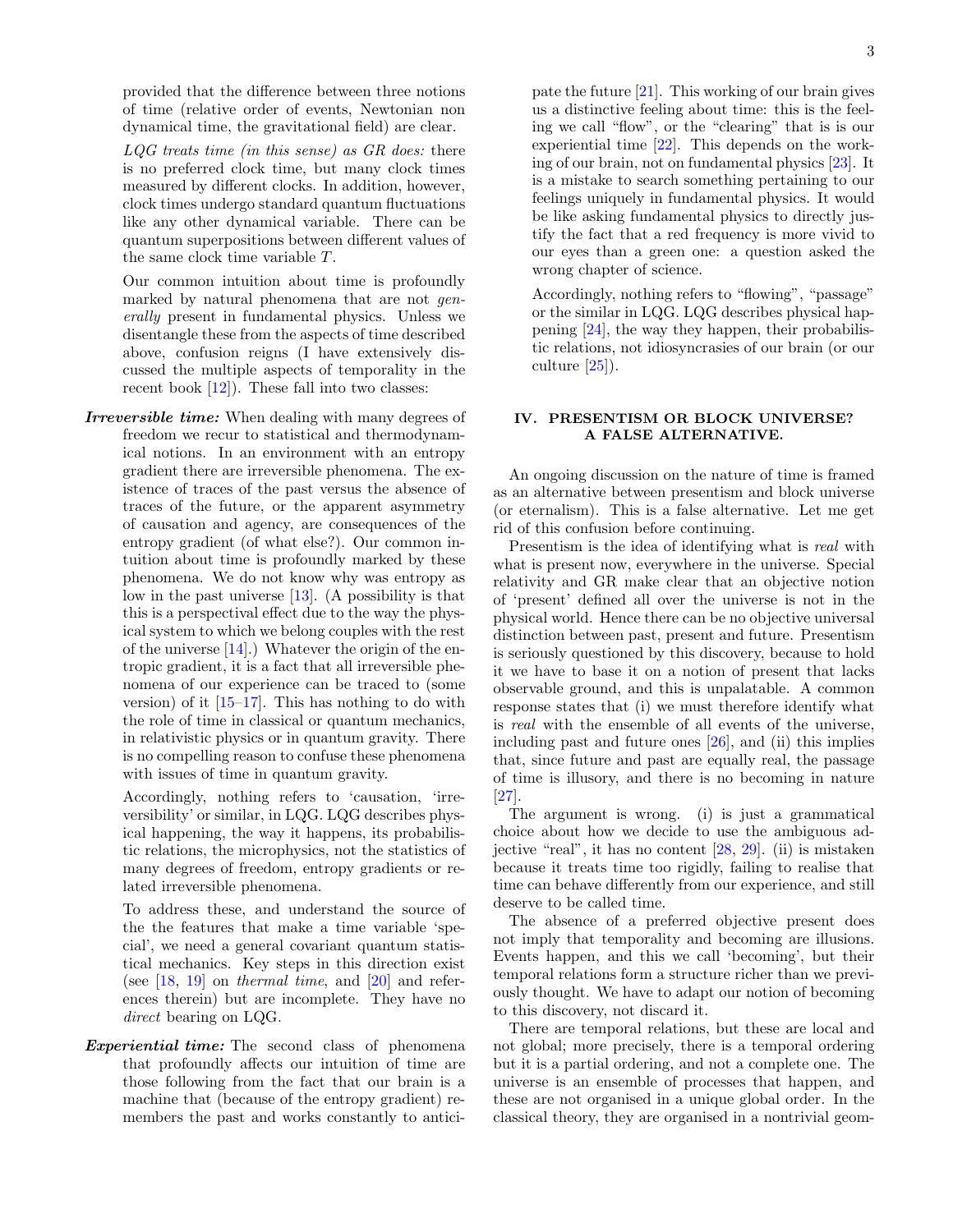etry. In the quantum theory, in possibly more complex patterns.

The expression "real now here" can still be used to denote an ensemble of events that sit on the portion of a common simultaneity surface for a group of observers in slow relative motion; the region it pertains to must be small enough for the effects of the finite speed of light to be smaller than the available time resolution. When these conditions are not met, the expression "real now" simply makes no sense.

Therefore the discovery of relativity does not imply that becoming or temporality are meaningless or illusory: it implies that they behave in a more subtle manner than in our pre-relativistic intuition. The best language for describing the universe remains a language of happening and becoming, not a language of being. Even more so when we fold quantum theory in.

LQG describes reality in terms of processes. The amplitudes of the theory determine probabilities for processes to happen. This is a language of becoming, not being. In a process, variables change value. The quantum states of the theory code the possible set of values that are transformed into each other in processes.

In simple words, the now is replaced by here and now, not by a frozen eternity.

Temporality in the sense of becoming is at the roots of the language of LQG. But in LQG there is no preferred time variable, as I discuss in the next section.

## V. "ABSENCE OF TIME" AND RELATIVE EVOLUTION: TIME IS NOT FORZEN

What is missing in LQG is not becoming. It is a (preferred) time variable.

Let me start by reviewing the (different) roles of the coordinates in Newtonian physics and GR. Newtonian space is a 3d Euclidean space and Newtonian time is a uniform 1d metric line. Euclidean space admits families of Cartesian coordinates  $\vec{X}$  and the time line carries a natural (affine) metric coordinate  $T$ . These quantities are tracked by standard rods and clocks. Rods and clocks are not strictly needed for localisation in time and space, because anything can be used for relative localisation, but they are convenient in the presence of a rigid background metric structure such as the Newtonian, or the special relativistic one.

Rods and clocks are also useful in GR, but far less central. Einstein relayed on rods and clocks in the early days of the theory, but later realized that this was a mistake and repeatedly de-emphasized their role at the foundation of his theory. In fact, he cautioned against giving excessive weight to the fact that the gravitational field defines a geometry [\[30\]](#page-6-23). He regarded this fact as a convenient mathematical feature and a useful tool to connect the theory to the geometry of newtonian space  $[31]$ , but the essential about GR is not that it describes gravitation as a manifestation of a Riemannian spacetime geometry; it is that it provides a field theoretical description of gravitation [\[32\]](#page-6-25).

GR's general coordinates  $\vec{x}, t$  are devoid of metrical meaning, unrelated to rods and clocks, and arbiltrarilly assigned to events. This is imposed by the fact that the dynamics of rods and clocks is determined by interaction with the gravitational field. Therefore the general relativistic coordinates do not have the direct physical interpretation of Newtonian and special relativistic coordinates. To compare the theory to reality we have to find coordinate-invariant quantities. This generates some technical complication but is never particularly hard in realistic applications. But the relativistic  $t$  coordinates should not be confused with intuitive time, nor with clock time. Clock time is computed in the theory by the proper time [\(1\)](#page-1-1) along a worldline. The reason is that this quantity counts, say, the oscillations of a mechanism following the worldline. Contrary to what often wrongly stated, this is not a postulate of the theory: it is a consequences of the equations of motion of the mechanism.

Given two events in spacetime, the clock time separation between them depends on the worldline of the clock. Therefore there is no single meaning to the time separation between two events. This does not make the notion of time inconsistent: it reveals it to be richer than our naive intuition. It is a fact that two clocks separated and then taken back together in general do not indicate the same time. Accord of clocks is an approximative phenomenon due to the peculiar environment in which we conduct our usual business.

Due to the discrepancy between clocks, it makes no sense to interpret dynamics as evolution with respect to one particular clock, as Newton wanted.[3](#page-3-0) Accordingly, the dynamics of GR is not expressed in terms of evolution in a single clock time variable; it is expressed in terms of relative evolution between observable quantities (a detailed discussion is in Chapter 3 of [\[1\]](#page-6-0)). This fact makes it possible to get rid of the  $t$  variable all-together, and express the dynamical evolution directly in terms of the relative evolution of dynamical variables (Chapter 3 of [\[1\]](#page-6-0)). Thus, special clocks or preferred spacial or temporal variables are not needed in relativistic physics.

A formulation of classical GR that does not employ the time variable  $t$  at all is the Hamilton-Jacobi formulation [\[33\]](#page-6-26). It is expressed uniquely in terms of the three metric  $q_{ab}$  of a spacelike surfaces and defined by two equations

<span id="page-3-1"></span>
$$
D_a \frac{\delta S[q]}{q_{ab}} = 0, \qquad G_{abcd} \frac{\delta S[q]}{q_{ab}} \frac{\delta S[q]}{q_{cd}} + \det q R[q] = 0 \quad (2)
$$

where  $G_{abcd} = q_{ac}q_{bd} + q_{ad}q_{bc} - q_{ab}q_{cd}$  and R is the Ricci scalar of q. Notice the absence of any temporal coordinate t. In principle, knowing the solutions of these

<span id="page-3-0"></span><sup>3</sup> Given two clocks that measure different time intervals between two events, it make no sense to ask which of the two is 'true time': the theory simply allows us to compute the way each changes with respect to the other.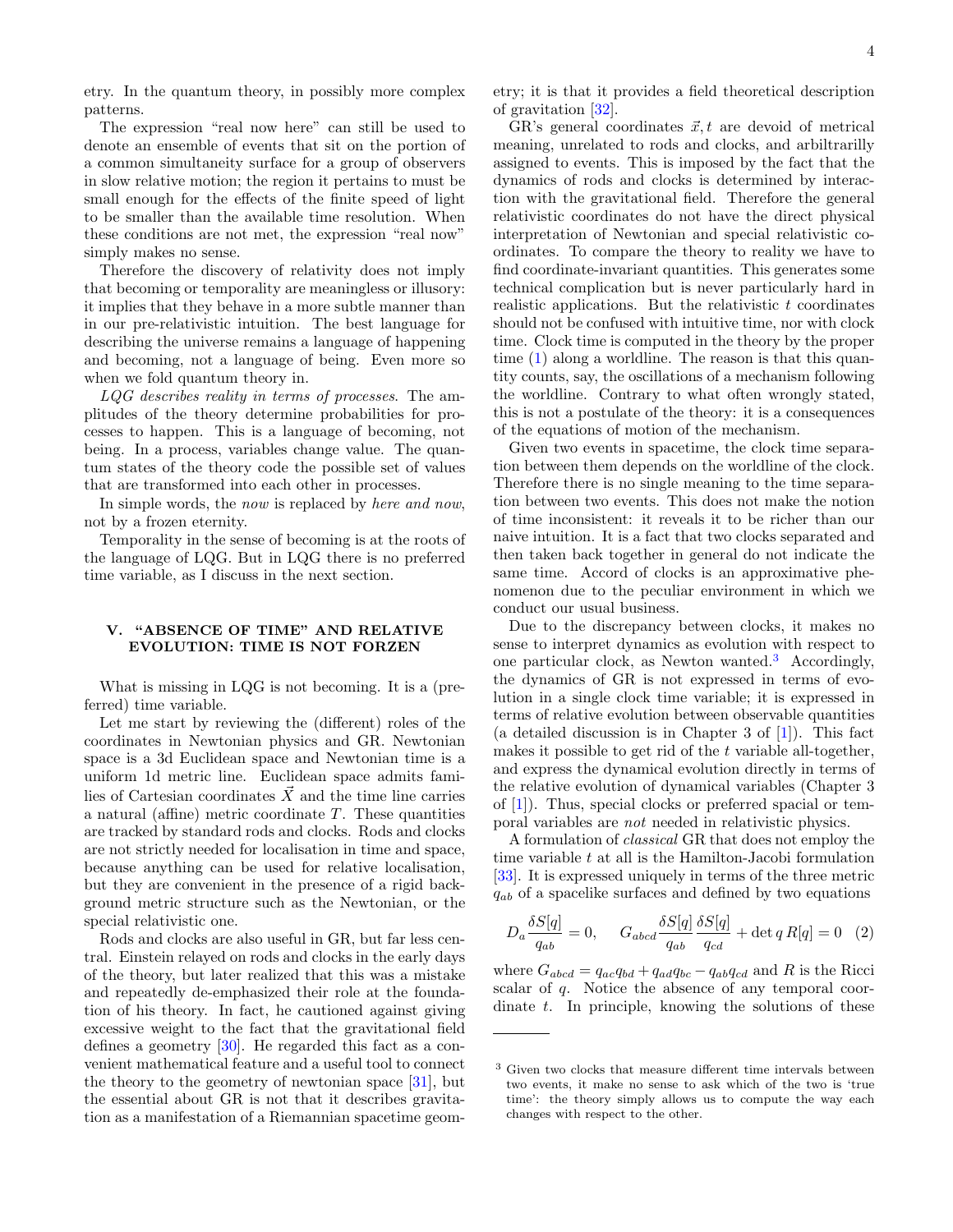equations is equivalent to solving the Einstein equations. Here  $S[q]$  is the Hamilton–Jacobi function of GR. When  $q$  is the 3-metric of the boundary of a compact region  $R$ of an Einstein space,  $S[q]$  can be taken to be the action of a solution of the field equations in this region. It is the quantity connected to the LQG amplitudes as in [\(A1\)](#page-6-27).

Absence of a time variable does not mean that "time is frozen" or that the theory does not describe dynamics, as unfortunately is still heard.

Equations [\(2\)](#page-3-1) provide indeed an equivalent formulation of standard GR and can describe the solar system dynamics, black holes, gravitational waves and any other dynamical process, where things become, without any need of an independent  $t$  variable. In these phenomena many physical variables change together, and no preferred clock or parameter is needed to track change.

The same happens in LQG. The quantum versions of [\(2\)](#page-3-1) formally determine the transition amplitudes between quantum states of the gravitational field. These can be coupled to matter and clocks. Variables change together and no preferred clock variable is used in the theory.

It is in this weak sense that it is sometimes said that "time does not exist" at the fundamental level in quantum gravity. This expression means that there is no time variable in the fundamental equations. It does not mean that there is no change in nature. The theory indeed is formulated in terms of probability amplitudes for processes.

## VI. QUANTUM THEORY WITHOUT SCHRÖDINGER EQUATION

Quantum mechanics requires some cosmetic adaptations in order to deal with the way general relativistic physics treats becoming. General relativistic physics describes becoming as evolution of variables that change together, any of them can be used to track change. No preferred time variable is singled out. Quantum mechanics instead is commonly formulated in terms of a preferred independent clock variable  $T$ . Evolution in  $T$  is expressed either in the form of Schrödinger equation

$$
i\hbar \frac{\partial \psi}{\partial T} = H\psi \tag{3}
$$

or as a dynamical equation for the variables

$$
\frac{dA}{dT} = i\hbar[A, H],\tag{4}
$$

where  $H$  is the Hamiltonian operator. Neither of these equations is adapt to describe relativistic relative evolution. The extension of quantum theory to the relativistic evolution is however not very hard, and has been developed by many authors, starting from Dirac. See for instance Chapter 5 of [\[1\]](#page-6-0), or [\[2\]](#page-6-28) or, on a slightly different perspective, the extensive work of Jim Hartle [\[34\]](#page-6-29) on this topic.

Like classical mechanics, quantum mechanics can be phrased as a theory of the probabilistic relations between the values of variables evolving together, rather than variables evolving with respect to a single time parameter. The Schrödinger equation is then replaced by a Wheeler-DeWitt equation

<span id="page-4-0"></span>
$$
C\psi = 0,\t\t(5)
$$

or as a dynamical equation for the variables

$$
[A, C] = 0 \tag{6}
$$

for a suitable Wheeler-DeWitt operator  $C$ . Again: these equations do not mean that time is frozen or there is no dynamics. They mean that the dynamics is expressed as joint evolution between variables, instead than evolution with respected to a single special variable.

Formally: the  $\hbar \rightarrow 0$  limit of equation [\(5\)](#page-4-0) is the second equation in  $(2)$ ; given boundary values,  $(5)$  is formally solved by the transition amplitudes  $W$ ; these can be expressed as a path integral over fields in the region and in the  $\hbar \to 0$  limit  $W \sim e^{i\hbar \frac{S}{\hbar}}$ , where S is a solution to [\(2\)](#page-3-1). These are formal manipulations. LQG provides a finite and well defined expressions for  $W$ , at any order in a truncation in the number of degrees of freedom.

## VII. QUANTUM PROCESS = SPACETIME REGION

Quantum theory does not describe how things 'are'. It describe quantum events that happen when systems interact [\[35\]](#page-6-30). We mentally separate a 'quantum system', for a certain time interval, from the rest of the world, and describe the way this interact with its surroundings. This peculiar conceptual structure at the foundations of quantum theory takes a surprising twist in quantum gravity.

In quantum gravity we identify the process of the 'quantum system' with a finite spacetime region. This yields a remarkable dictionary between the relational structure of quantum theory and the relational structure of relativistic spacetime:

| quantum transition                            |                   | $\leftrightarrow$ 4d spacetime region |
|-----------------------------------------------|-------------------|---------------------------------------|
| initial and final states                      | $\leftrightarrow$ | 3d boundaries                         |
| interaction ('measurement') $\leftrightarrow$ |                   | continguity                           |

Thus the quantum states of LQG sit naturally on 3d boundaries of 4d regions (see Figure [1\)](#page-5-0) [\[36\]](#page-6-31). The quantum amplitudes are associated to what happens inside the regions. Intuitively, they can be understood as path integral over all possible internal geometries, at fixed boundary data. For each set of boundary data, the theory gives an amplitude, that determines the probability for this process to happen, with respect to other processes.

Remarkably: the net of quantum interactions between systems *is the same thing* as the net of adjacent spacetime regions.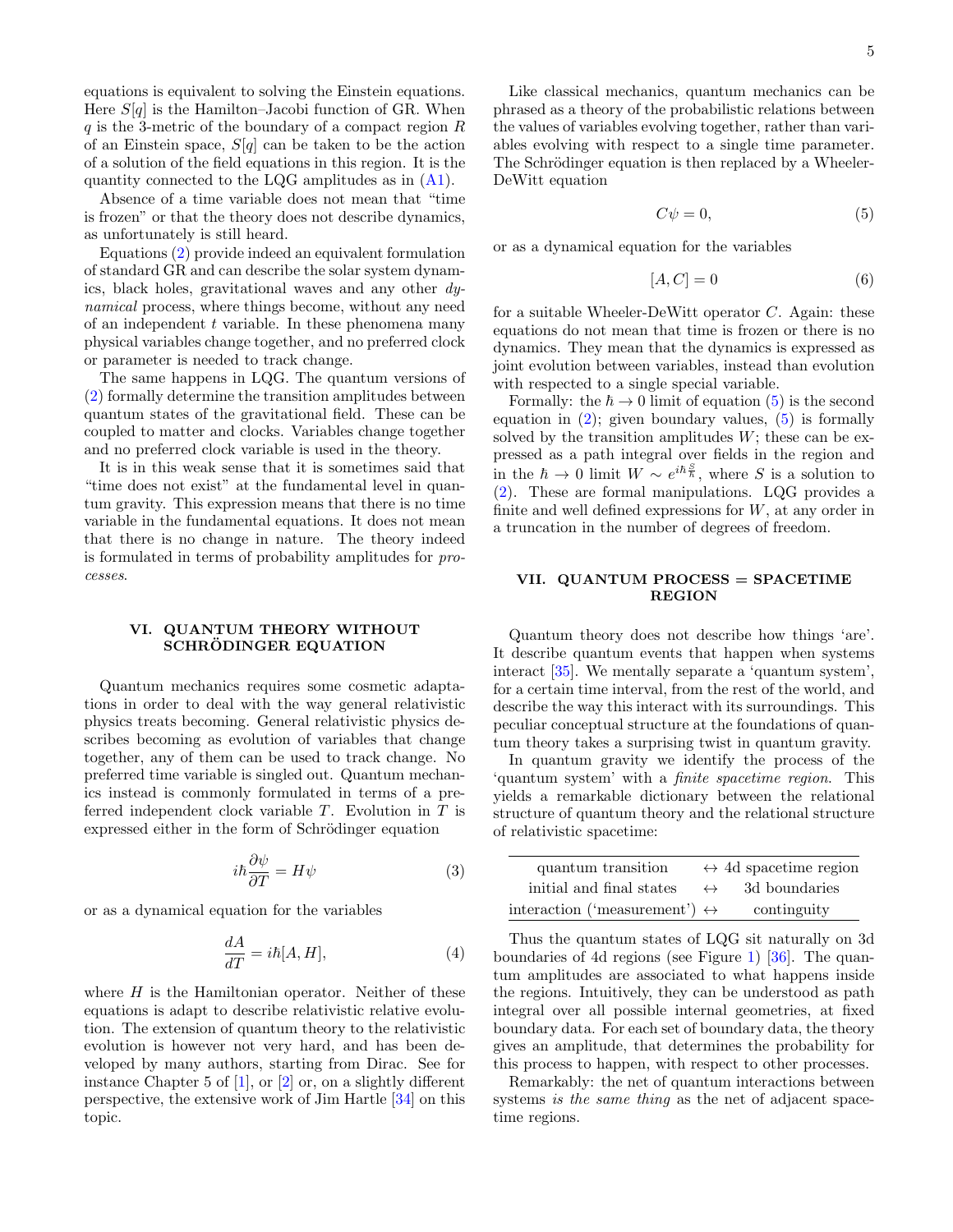

<span id="page-5-0"></span>Figure 1. A compact spacetime region is identified with a quantum transition. The states of LQG sit on its boundary.

#### VIII. CONCLUSION

'Space' and 'Time' are expressions that can mean many different things:

- 1. Space can refer to the *relative localisation* of things, time can refer to the **becoming** that shapes Nature. As such, they are present in LQG like in any other physical theory.
- 2. Spacetime is a name given to the *gravitational* field in classical GR. In LQG there is a gravitational field, but it is not a continuous metric manifold. It is a quantum field with the usual quantum properties of discreteness, indeterminism and quantum relationality.
- 3. Space and time can refer to preferred variables used to locate things or to track change, in particular reading of meters and clocks. In LQG, rods and clocks and their (quantum) behaviour can in principle be described, but play no role in the foundation of the theory. The equations of the theory do not have preferred spacial or temporal variables.
- 4. Thermal, causal, "*flowing*" aspects of temporality are ground on chapters of science distinct from the elementary quantum mechanics of reality. They may involve thermal time, perspectival phenomena, statistics, brain structures, or else.
- 5. The universe described by quantum gravity is not flowing along a single time variable, nor organised into a smooth Einsteinian geometry. It is a network of quantum processes, related to one another, each of which obeys probabilistic laws that the theory captures. The net of quantum interactions between systems is identified with the net of adjacent spacetime regions.

These are the roles of space and time in Loop Quantum Gravity. Much confusion about these notions in quantum gravity is confusion between these different meanings of space and time.

### Appendix A: Loop Quantum Gravity in a nutshell

As any quantum theory, LQG can be defined by a Hilbert space, an algebra of operators and a family of transition amplitudes. The Hilbert space  $\mathcal H$  of the theory admits a basis called the spin network basis, whose states  $|\Gamma, j_l, v_n\rangle$  are labelled by a (abstract, combinatorial) graph Γ, a discrete quantum number  $j_l$  for each link l of the graph, and a discrete quantum number  $v_n$  for each node  $n$  of the graph. The nodes of the graph are interpreted as elementary 'quanta of gravity' or 'quanta of space', whose adjacency is determined by the links, see Figure [2.](#page-5-1) These quanta do not live on some space: rather, they themselves build up physical space.



<span id="page-5-1"></span>Figure 2. The graph of a spin network and an intuitive image of the quanta of space it represents.

The volume of these quanta is discrete and determined by  $v_n$ . The area of the surfaces separating two nodes is also discrete, and determined by  $j_l$ . The elementary quanta of space do not have a sharp metrical geometry (volume and areas are not sufficient to determine geometry), but in the limit of large quantum numbers there are states in  $H$  that approximate 3d geometries arbitrarily well, in the same sense in which linear combinations of photon states approximate a classical electromagnetic field. The spin network states are eigenstates of operators  $A_l$  and  $V_l$  in the operator algebra of the theory, respectively associated to nodes and links of the graph. In the classical limit these operators become functions of the Einstein's gravitational field  $g_{\mu\nu}$ , determined by the standard relativistic formulas for area and volume. √ For instance,  $V(R) = \int_R \sqrt{\det q}$ , for the volume of a 3d spacial region  $R$ , where  $q$  is the 3-metric induced on  $R$ .

In the covariant formalism (see  $[2]$ ), transition amplitudes are defined order by order in a truncation on the number of degrees of freedom. At each order, a transition amplitude is determined by a spinfoam: a combinatorial structure  $\mathcal C$  defined by elementary faces joining on edges in turn joining on vertices (in turn, labeled by quantum numbers on faces and edges), as in Figure [3.](#page-5-2)



<span id="page-5-2"></span>Figure 3. Spinfoam: the time evolution of a spin network.

A spinfoam can be viewed as the Feynman graph of a history of a spin network; equivalently, as a (dual) dis